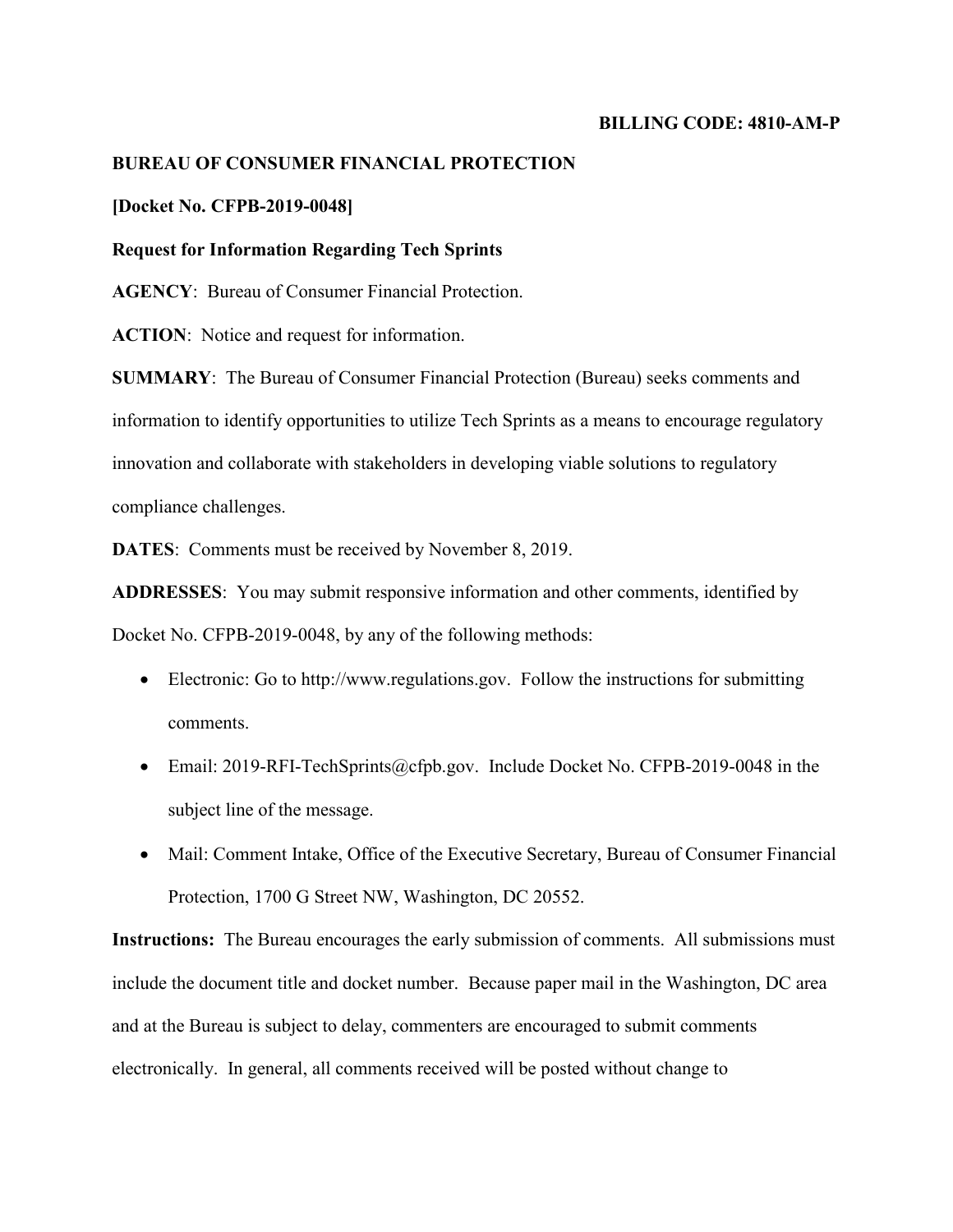http://www.regulations.gov. In addition, comments will be available for public inspection and copying at 1700 G St NW, Washington, DC 20552, on official business days between the hours of 10 a.m. and 5 p.m. eastern standard time. You can make an appointment to inspect the documents by telephoning 202-435-9169.

All submissions in response to this request for information, including attachments and other supporting materials, will become part of the public record and subject to public disclosure. Sensitive personal information, such as account numbers or Social Security numbers, or names of other individuals, should not be included. Submissions will not be edited to remove any identifying or contact information.

**FOR FURTHER INFORMATION CONTACT**: For general inquiries and submission process questions, please call Tim Lambert at (202) 435-7523. If you require this document in an alternative electronic format, please contact CFPB\_Accessibility@cfpb.gov.

#### **SUPPLEMENTARY INFORMATION**:

The Bureau has a statutory responsibility to regularly identify and address outdated, unnecessary or unduly burdensome regulations in order to reduce unwarranted regulatory burdens. 12 U.S.C. 5511(b)(3). Technology plays an increasingly critical role in financial regulatory compliance. For financial institutions, technology is used to assess and address compliance risk. Government regulators use technology to help evaluate market risks and effectively deploy compliance and enforcement resources. Interactions between regulators and financial institutions are facilitated by technology in areas such as regulatory reporting, and improvements in supervision technology can help to modernize the examination process. Finally, the evolution of technologies used in credit markets, while potentially increasing access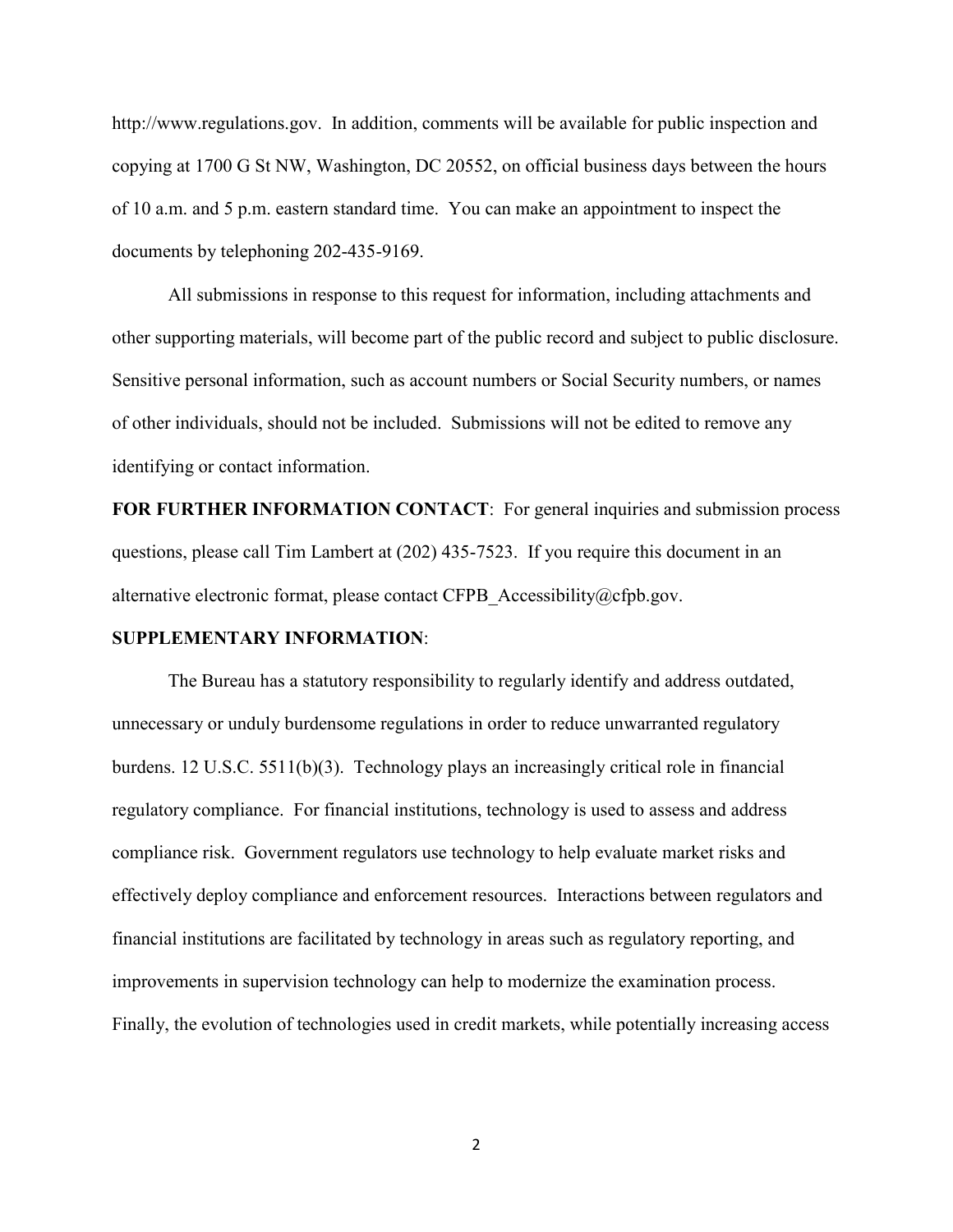to responsible credit, challenge financial institutions and regulators to properly identify and control risk.

In all these areas, regulators are exploring how they can effectively engage with financial technology to help keep up with the rapidly accelerating pace of innovation. The integration of technology and regulatory compliance has the potential to harness technological advances to reduce burden, improve results, and create greater efficiencies across financial markets that can ultimately reduce consumer costs. The expertise of vendors, regulated entities, academia, and community groups can help regulators understand the benefits and risks of such technology.

# **Technological Innovation at the Bureau**

Among the objectives established by Congress for the Bureau is to facilitate innovation. 12 U.S.C. 5511(b)(5). The Bureau has worked to achieve this goal not only in its work with external stakeholders but also in its own operations. In developing software, the Bureau has adopted open source practices, permitting industry to use its shared code, build directly to its specifications, and suggest improvements and enhancements to Bureau systems. In regulatory reporting, the Bureau created an entirely cloud-based platform for the submission, processing, and publication of Home Mortgage Disclosure Act (HMDA) data by the Federal Financial Institutions Examination Council (FFIEC), with a web-based filing application replacing the former email, fax, paper, and electronic-file based system. The Bureau developed the new HMDA Platform (https://ffiec.cfpb.gov) through extensive consultations with HMDA users with the goal of minimizing burden and cost for both regulated entities and government while satisfying all legal requirements and increasing overall efficiencies. The new system, developed as open source (https://github.com/cfpb/hmda-platform), was guided by a philosophy of continuous improvement to avoid rapidly outdated software, using a container-based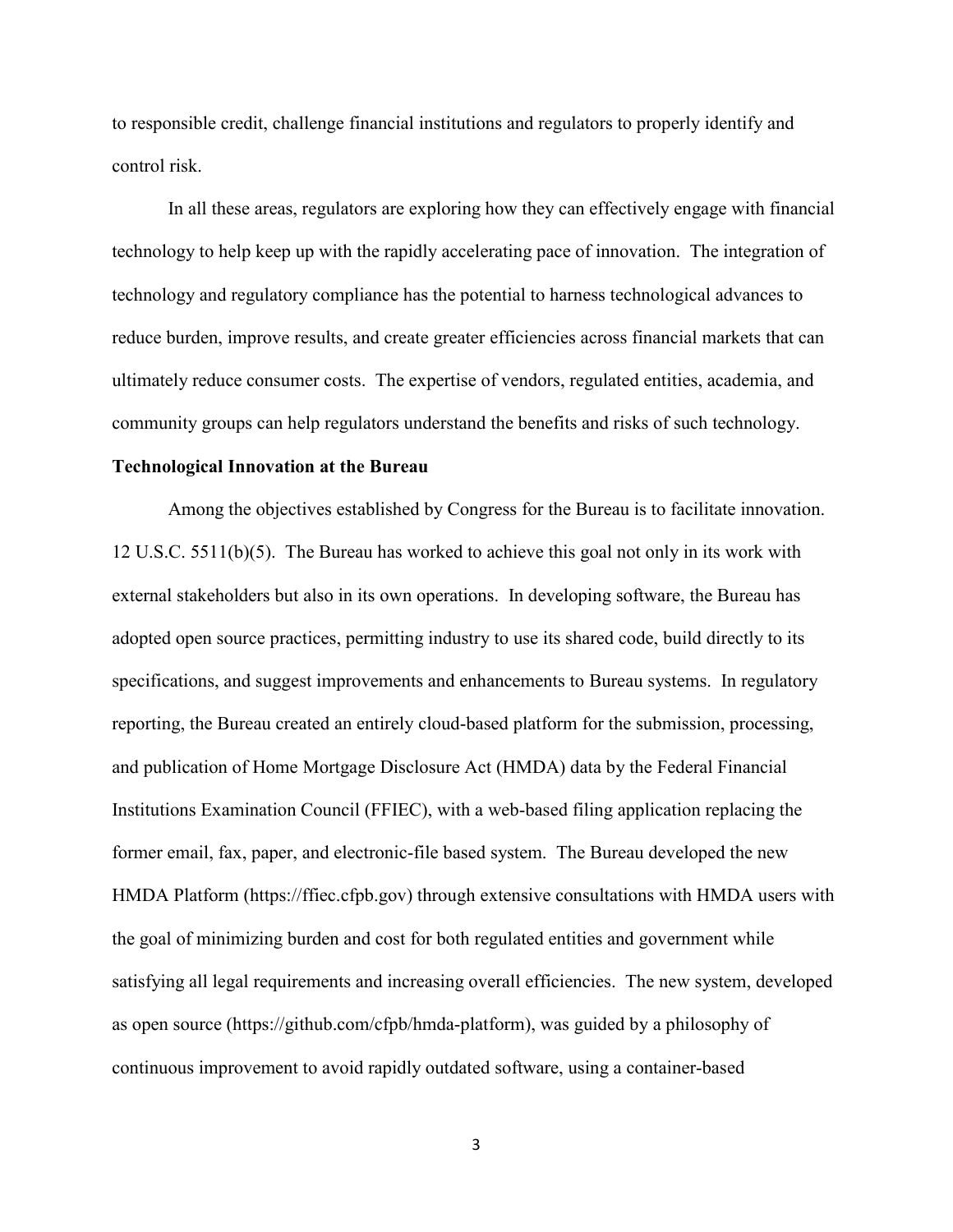[\(https://hub.docker.com/u/hmda\)](https://hub.docker.com/u/hmda) microservices approach and modern cloud architectures. The front-end design incorporated user testing to refine and improve the data filing as well as publication capabilities. Regulatory file submissions are processed through the HMDA Platform Rule Engine, a translation of regulation text to program code, and users are presented with success and error results of HMDA "edits" during the annual filing process. First deployed in 2018, the [HMDA Platform](https://ffiec.cfpb.gov/) requires just one interaction with the FFIEC to complete required data filing, replacing an iterative process that generally lasted weeks. Additionally, the HMDA Platform allows users to produce and export custom data sets rather than relying on numerous static reports that few previously accessed. To enable external software developers to access some of the key services offered by the HMDA Platform, the Bureau publishes Application Programming Interfaces (APIs) that can be integrated into external websites, analytical tools, and industry software.

The Bureau has innovated in other areas as well. Bureau regulations are available in the form of open source [Interactive Regulations,](https://www.consumerfinance.gov/policy-compliance/rulemaking/regulations/) making legal requirements easier to read, navigate and understand. The Bureau uses machine learning to analyze and interpret consumer complaints it receives in order to quickly identify new and emerging risks in the consumer marketplace. In addition, upon assuming the chairmanship of the FFIEC earlier this year, the Bureau's Director identified as a priority the issue of data transfer from financial institutions to regulators, and is working with the other FFIEC agencies to identify opportunities for improvement and burden reduction.

To guide its efforts to facilitate innovation, the Bureau seeks to strengthen its open collaboration with stakeholders in order to work together in developing solutions to shared problems. It looks to foster an approach that inquires how technology might reshape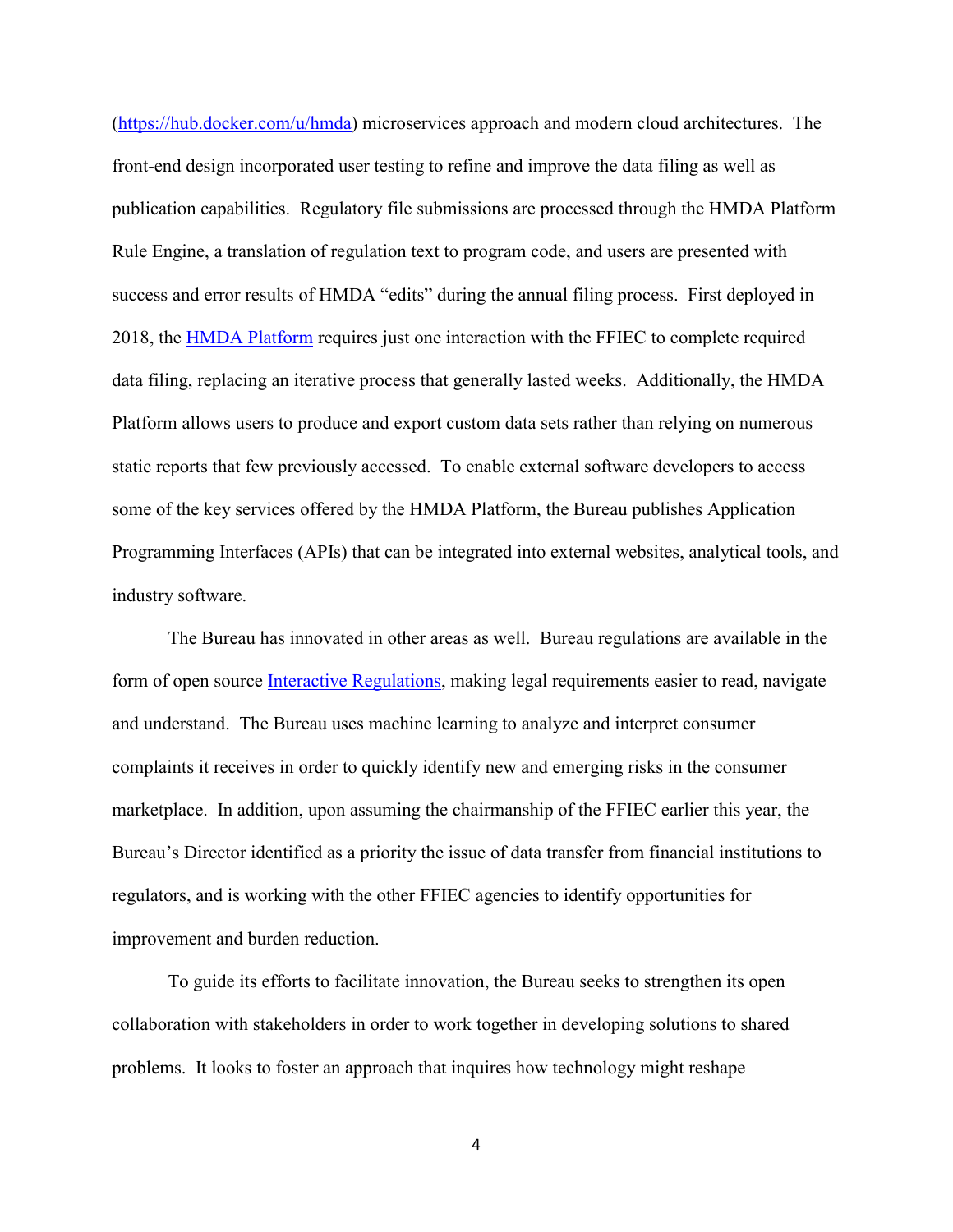compliance, speed effective interaction between regulators and financial institutions, and decrease cost and administrative burden.

# **Tech Sprints**

The Bureau is exploring Tech Sprints as a model for collaborative innovation. Used successfully by the [Financial Conduct Authority](https://www.fca.org.uk/firms/regtech/techsprints) (FCA) in the United Kingdom, Tech Sprints gather regulators, technologists, financial institutions, and subject matter experts from key stakeholders for several days to work together to develop innovative solutions to clearlyidentified challenges. Small teams include participants from both the regulator and a diversity of entities to ensure the inclusion of regulatory, industry, and technology perspectives. The regulator assigns a specific regulatory compliance or market problem to each team and challenges the teams to solve or mitigate the problem using modern technologies and approaches. The teams then work for several days to produce actionable ideas, write computer code, and present their solutions. On the final day, each team presents to an independent panel of judges that selects winners. The most promising ideas can then be further developed either in collaboration with the regulator or by external parties. The FCA has organized [seven](https://www.fca.org.uk/firms/regtech/techsprints) Tech [Sprints](https://www.fca.org.uk/firms/regtech/techsprints) since 2016 and has started a pilot project on digital regulatory reporting built on ideas developed in a Tech Sprint.

 In the United States, Tech Sprints have been used in a variety of ways, including by the U.S. Census Bureau (Census Bureau) and the U.S. Department of Health and Human Services (HHS). At the Census Bureau, The Opportunity Project (TOP) matched tech companies, universities, government and communities together to translate U.S. government open data into useful digital products over the course of a 12-week sprint. At the end of the sprint, products launched and often moved on to full development as tools for the public. HHS, along with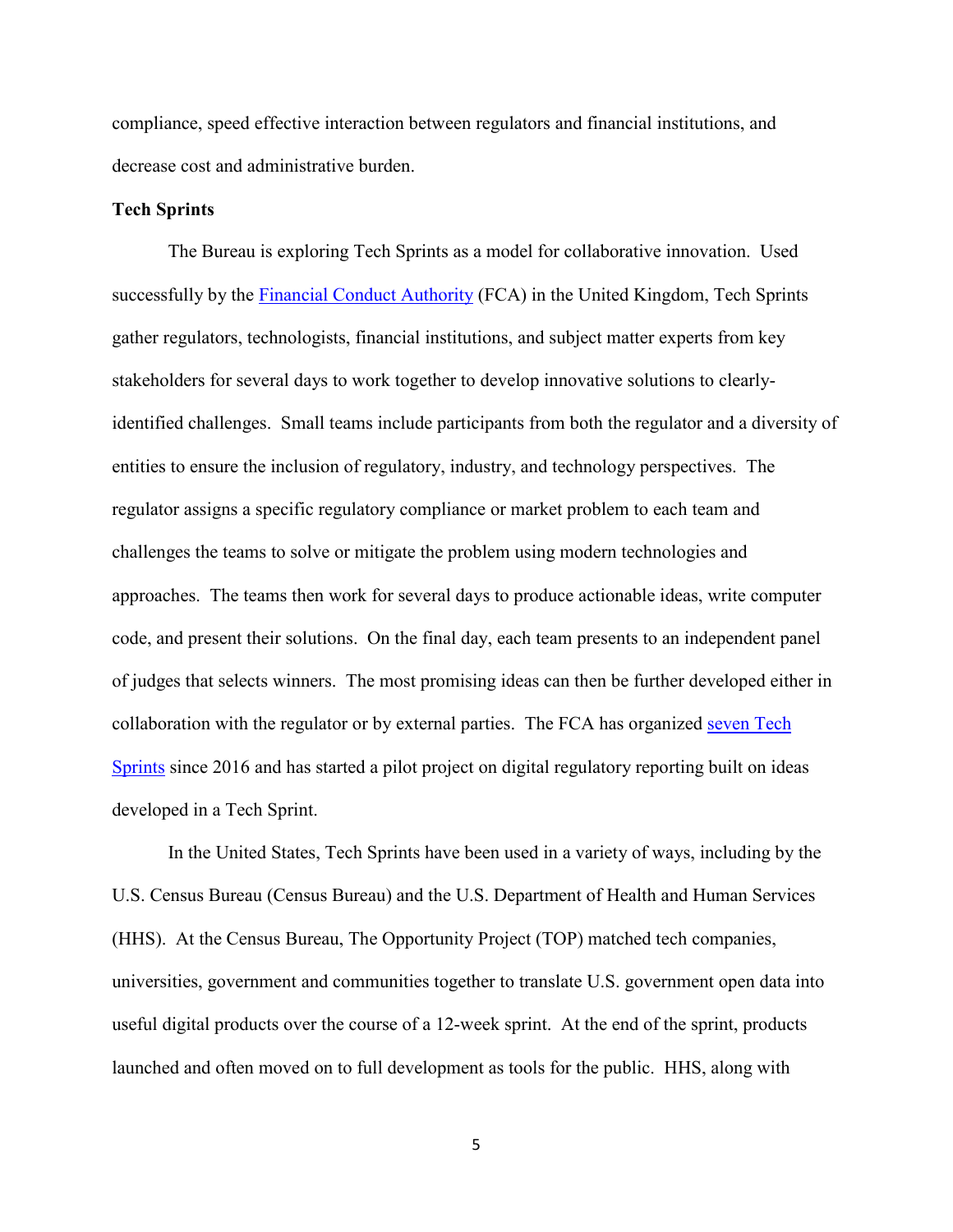Presidential Innovation Fellows, organized health Tech Sprints known as TOP Health focused on healthcare-related challenges that used artificial intelligence (AI) and machine learning techniques with Federal data.

# **Call for Ideas**

The Bureau seeks ideas on how it can use Tech Sprints to advance regulatory innovation and compliance. Specifically, the Bureau is interested in using Tech Sprints:

- To leverage cloud solutions, machine automated compliance checks that allow for independent validation by regulators, and other developments that may reduce or modify the need for regulated entities to transfer data to the Bureau.
- To continue to innovate HMDA data submission, processing, and publication to help ease burden, increase flexibility, and resolve compliance challenges, while satisfying all legal requirements.
- To identify new technologies and approaches that can be used by the Bureau to provide more cost-effective oversight of supervised entities, effective evaluation of compliance and risk, and closer interface with financial industry systems and technology that may include the use, for example, of analytical tools in the review of mortgage origination data.
- To explore other technological approaches to robust and secure data access or exchange between regulated entities and the Bureau.
- To reduce unwarranted regulatory compliance burdens.

The information provided will help the Bureau identify how stakeholders can work together to create a regulatory environment (1) which allows innovation to flourish, is flexible, efficient and effective; (2) where new and/or emerging risks can be identified and managed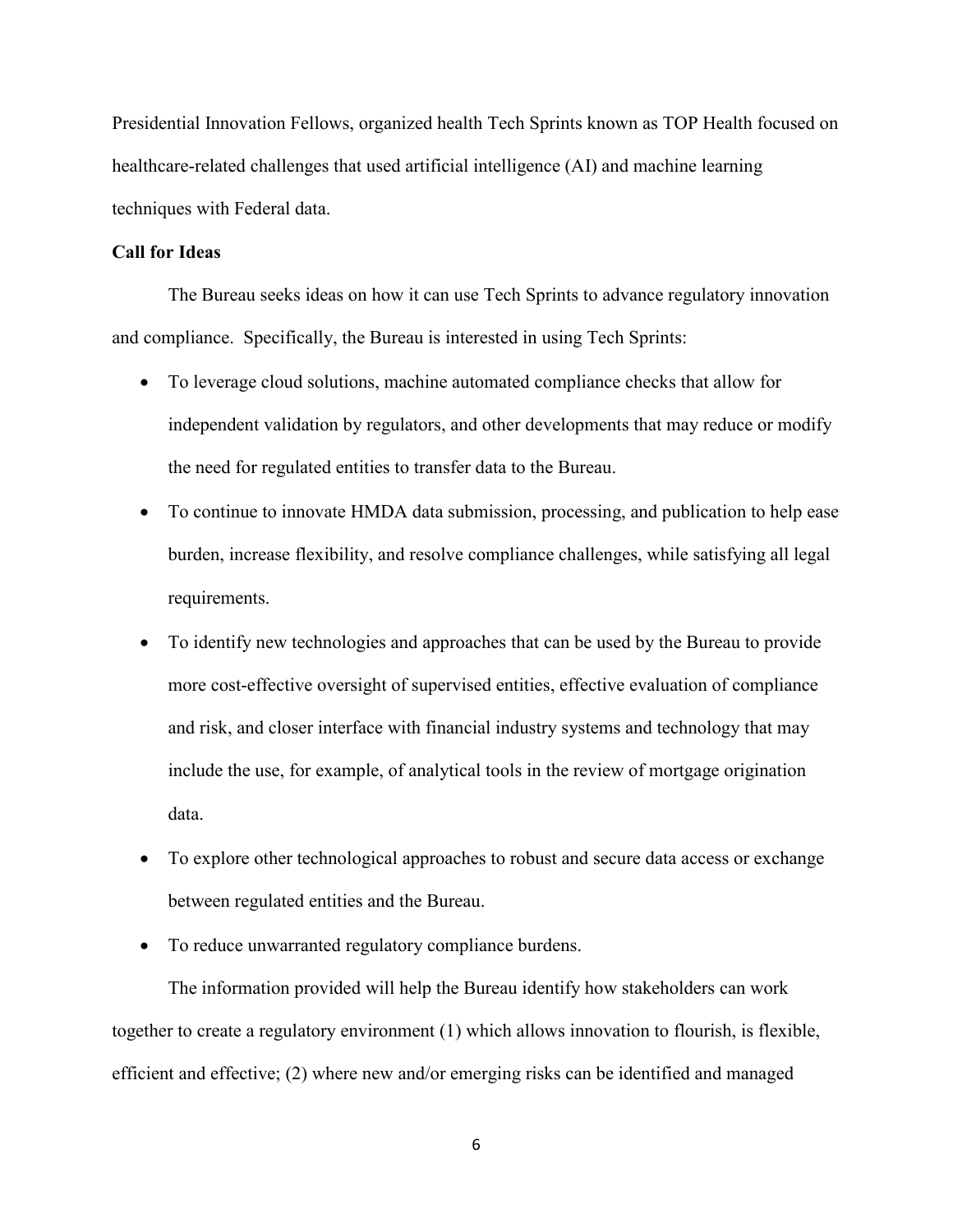effectively; and (3) where consumers have the appropriate level of protection and suitable access to the benefits of technological advancement. The Bureau is seeking to collaborate with stakeholders in developing solutions to regulatory compliance challenges, and is not seeking to endorse a particular product or service.

In particular, the Bureau asks commenters to respond to the following questions:

- What regulatory compliance issues, problems, procedures, or requirements could benefit from innovation through a Bureau Tech Sprint?
- What financial technology or other advances hold the most promise for helping modernize regulatory compliance?
- What other suggestions do you have for how the Bureau could plan, organize, and conduct a Tech Sprint, including its participants, duration, and location?
- Other than organizing Tech Sprints, what else might the Bureau do to encourage innovation in financial products and services? For example, could advances be encouraged by changes to certain Bureau rules or policies?
- Are there any concerns that might discourage participation in Tech Sprints that the Bureau could address?

**AUTHORITY:** 12 U.S.C. 5511(c).